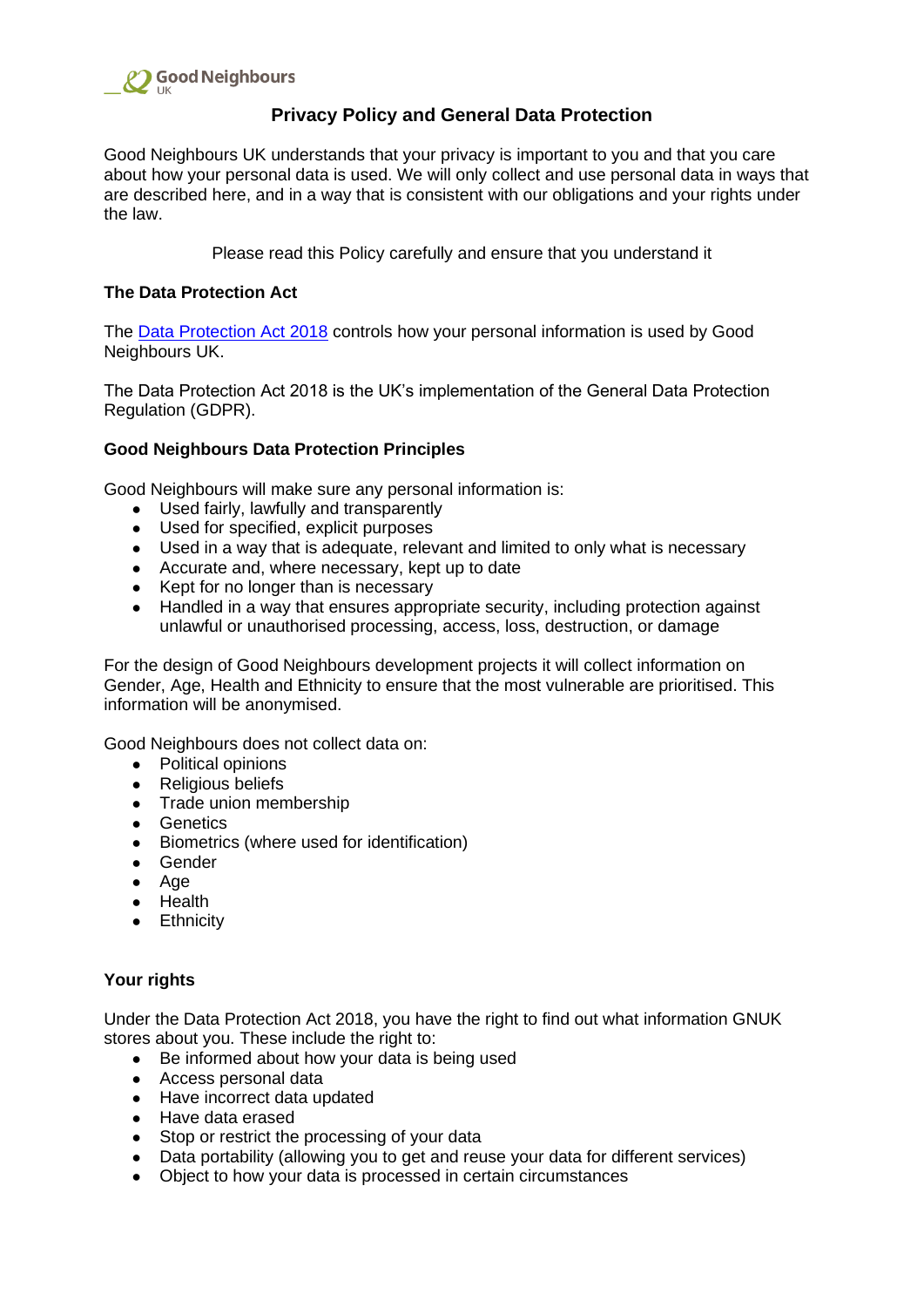

You also have rights when GNUK is using your personal data for:

- Automated decision-making processes (without human involvement)
- Profiling, for example to predict your behaviour or interests

### **To find out what data GNUK has about you**

Write to the Data Protection Officer (see below) to ask for a copy of the information they hold about you.

### ● **How long it should take**

GNUK will give you a copy of the data they hold about you as soon as possible, and within 1 month at most.

In certain circumstances, for example particularly complex or multiple requests, GNUK can take a further 2 months to provide data. In this case, we will tell you:

- o Within 1 month of your request
- $\circ$  Why there's a delay

#### ● **How much it costs**

Requests for information are free. However, GNUK can charge an administrative cost in some circumstances, for example if:

- o You're asking for a large amount of information
- o Your request will take a lot of time and effort to process

#### **How to make a complaint**

If you think your data has been misused or that GNUK is holding it, and is not keeping it secure, you should contact GNUK.

If you're unhappy with the response or if you need any advice, you should contact the Information Commissioner's Office (ICO).

ICO [icocasework@ico.org.uk](mailto:icocasework@ico.org.uk) Telephone: 0303 123 1113 Textphone: 01625 545860 Monday to Friday, 9am to 4:30pm [Find out about call charges](https://www.gov.uk/call-charges)

Information Commissioner's Office Wycliffe House Water Lane Wilmslow **Cheshire** SK9 5AF You can also [chat online with an advisor.](https://ico.org.uk/global/contact-us/live-chat/)

The ICO can investigate your claim and take action against anyone who's misused personal data.

You can also visit their website for information on [how to make a data protection complaint.](https://ico.org.uk/make-a-complaint)

#### **Personal Data**

Personal data is defined by the General Data Protection Regulation (GDPR) as 'any information relating to an identifiable person who can be directly or indirectly identified in particular by reference to an identifier.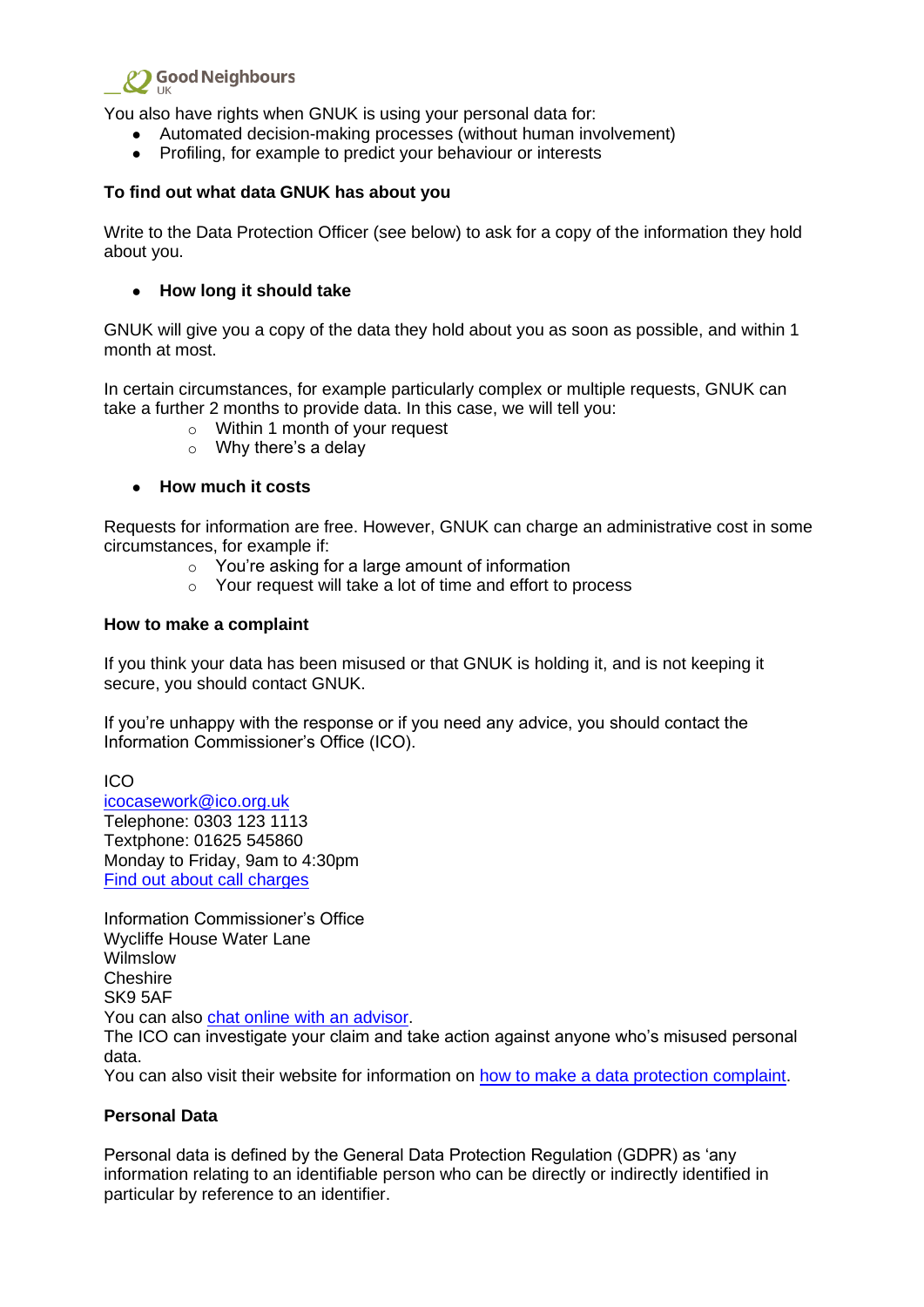

Personal data is, in simpler terms, is any information about you that enables you to be identified. Personal data covers obvious information such as your name and contact details, but it also covers less obvious information such as identification numbers, electronic location data, and other online identifiers.

# **What Data does GNUK Collect**

GNUK may collect some or all of the following personal and non-personal data

- Name;
- Address
- Email address
- Telephone number
- Business name
- Payment instructions
- Information about your preferences and interests
- IP address
- Web browser type and version
- Operating system
- A list of URLs starting with a referring site, your activity on our site, and the site you exit to

# **How does GNUK use your data**

Under the GDPR, GNUK must always have a lawful basis for using personal data. This may be because the data is necessary for the performance of a contract with you, because you have consented to GNUKs use of your personal data, or because it is in GNUKs legitimate business interests to use it. Your personal data may be used for one of the following purposes:

- Providing and managing your account
- Providing and managing your access to our site
- Personalising and tailoring your experience on our site
- Supplying our products and services to you. Your personal details are required in order for us to enter into a contract with you
- Personalising and tailoring our products and services for you
- Communicating with you. This may include responding to emails or calls from you
- Supplying you with information by email, text, and post that you have opted-in to (you may unsubscribe or opt-out at any time by email, telephone or post)
- Analysing your use of our site and gathering feedback to enable us to continually our site and your user experience

With your permission and/or where permitted by law, GNUK may also use your personal data for marketing purposes, which may include contacting you by email, telephone, text message or post with information, news, and offers on our products and services. You will not be sent any unlawful marketing or spam.

# **How Long Will GNUK Keep Your Personal Data**

GNUK will not keep your personal data for any longer than is necessary

- **General enquiries**: up to two years For the duration of your contractual relationship with us plus up to two years, i.e., for as long as you remain our client, and then up to two years after the relationship is terminated.
- **Financial transactions** will be retained for six years from the end of the last company financial year they relate to, or longer if they show a transaction that covers more than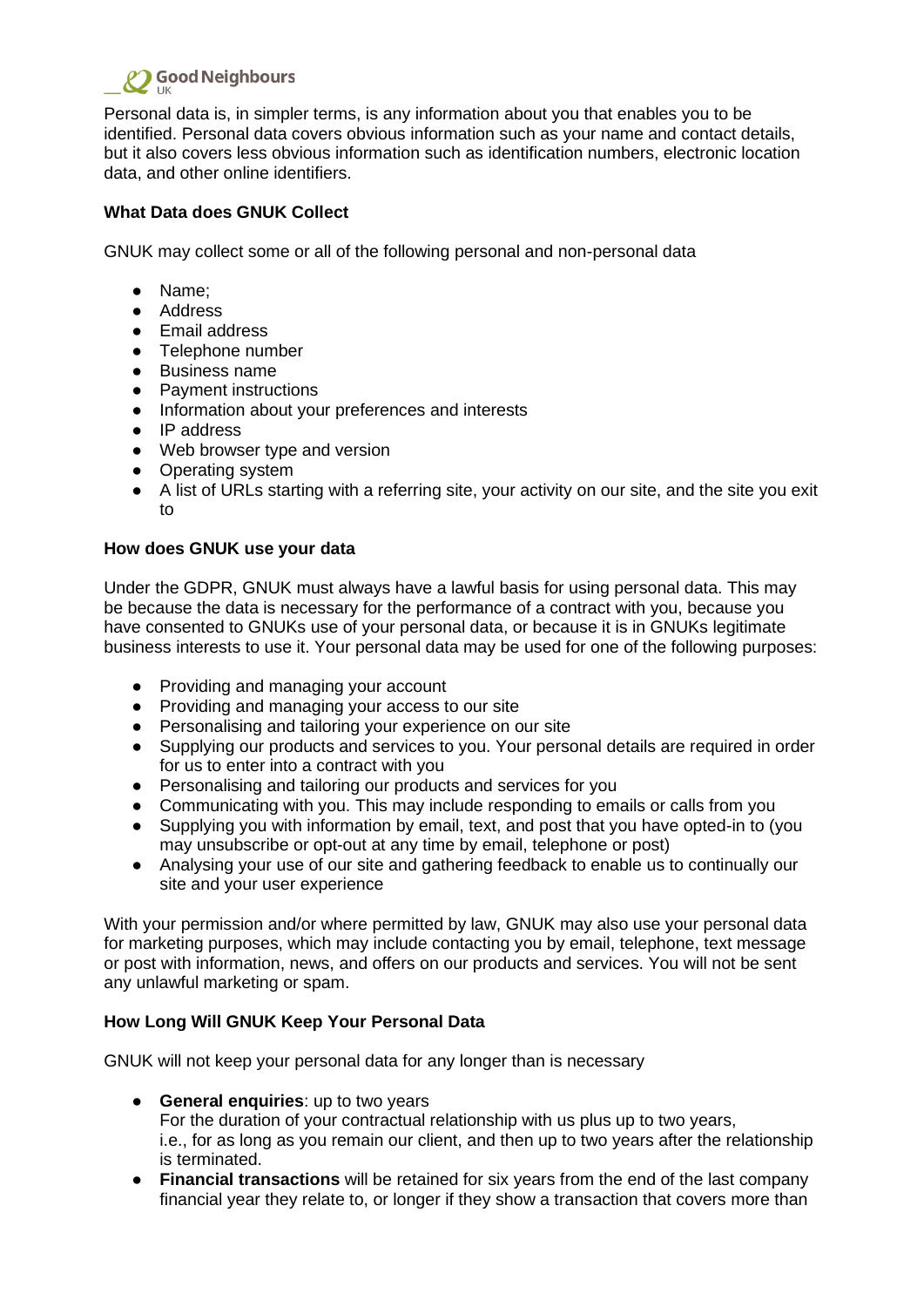

one of the company's accounting periods the company has bought something from you that it expects to last more than 6 years, like equipment or machinery

**• Personal data held in webserver logs** is retained for no longer than three months.

#### **How and where do GNUK store or transfer personal data**

GNUK will only store or transfer your personal data in the UK. This means that it will be fully protected under the GDPR.

#### **Do GNUK share your personal Data**

GNUK contracts with the following third parties to supply GNUKs products and services. These may include payment processing, domain registration, the provision of web hosting, email and other internet services, and marketing. In some cases, these third parties may require access to some or all of your personal data in order to supply a product or service.

Fasthosts: Discovery House, 154 Southgate Street, Gloucester, GL1 2EX, United Kingdom Heart Internet: 2 Castle Quay, Castle Boulevard, Nottingham NG7 1FW United Kingdom Vidahost: 113-114 Buckingham Avenue, Slough SL1 4PF Bytemark: 2 Opus Ave, York YO26 6BL Campaign Monitor: 631 Howard St., Suite 500 San Francisco, CA 94105 Trustist: Blake House 2a St, Saint Martin's Lane, York YO1 6LN Stripe: 211 Old Street, London Castlegate IT: 2, Enterprise Complex, Walmgate, York YO1 9TT

If any of your personal data is required by a third party, as described above, GNUK will take steps to ensure that your personal data is handled safely, securely, and in accordance with your rights, GNUKs obligations, and the third party's obligations under the law

In some limited circumstances, GNUK may be legally required to share certain personal data, which might include yours, if GNUK are involved in legal proceedings or complying with legal obligations, a court order, or the instructions of a government authority.

You may access certain areas of GNUKs website without providing any personal data at all. However, to use all features and functions available on GNUKs website you may be required to submit or allow for the collection of certain data through Cookies.

#### **How Do GNUK use Cookies on GNUK's Website**

GNUKs website may place and access certain first-party Cookies on your computer or device. First-party Cookies are those placed directly by GNUK and are used only by GNUK. GNUK use Cookies to facilitate and improve your experience of GNUKs website and to provide and improve GNUKs products and services. In addition, GNUKs Website uses analytics services provided by Google Analytics, using Cookies. Website analytics refers to a set of tools used to collect and analyse usage statistics, enabling GNUK to better understand how people use its website.

All Cookies used by and on GNUKs website are used in accordance with current Cookie Law.

You can choose to enable or disable Cookies in your internet browser. Most internet browsers also enable you to choose whether you wish to disable all Cookies or only third-party Cookies. By default, most internet browsers accept Cookies, but this can be changed. For further details, please consult the help menu in your internet browser or the documentation that came with your device.